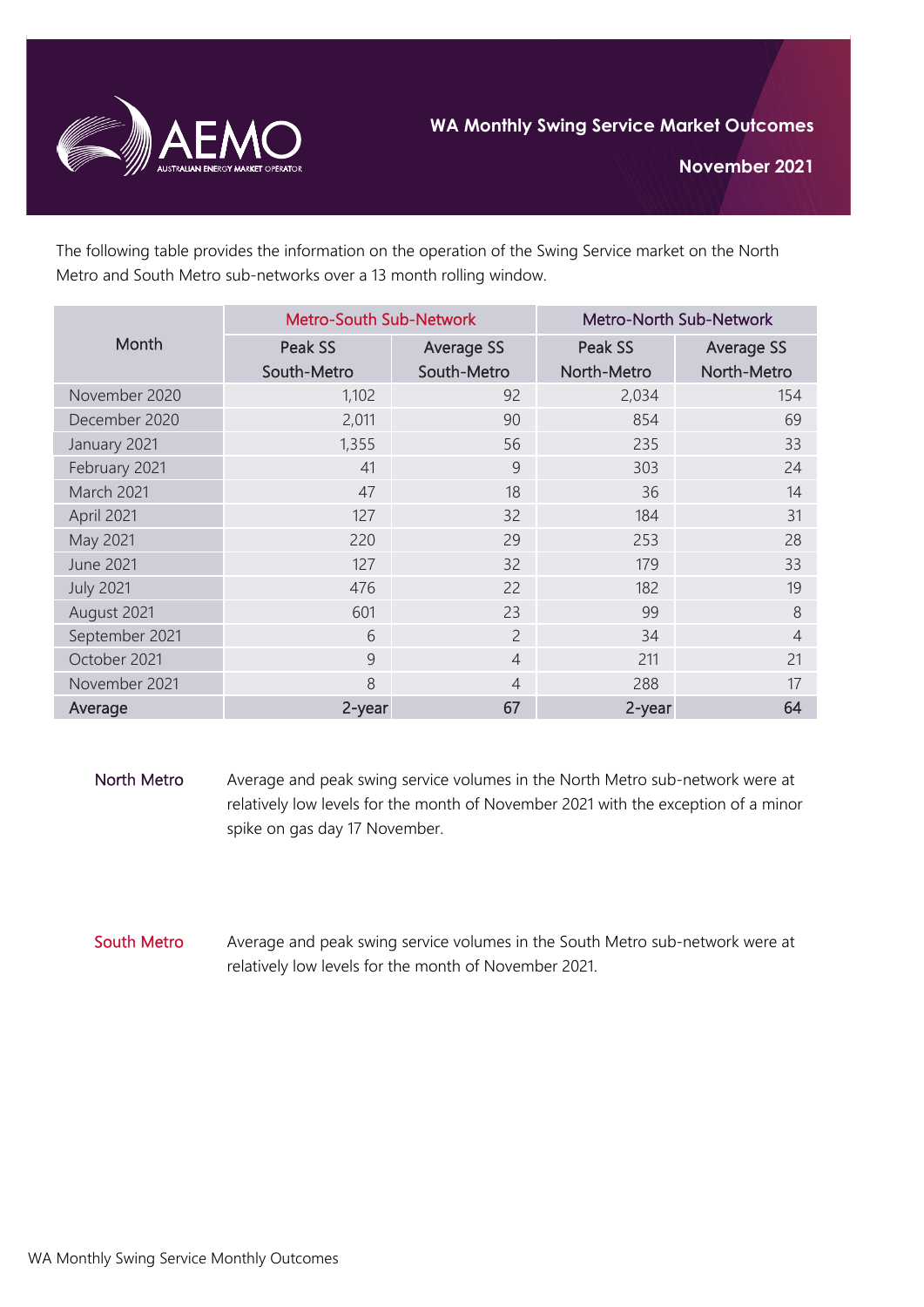

**WA Monthly Swing Service Market Outcomes**

**November-2021**